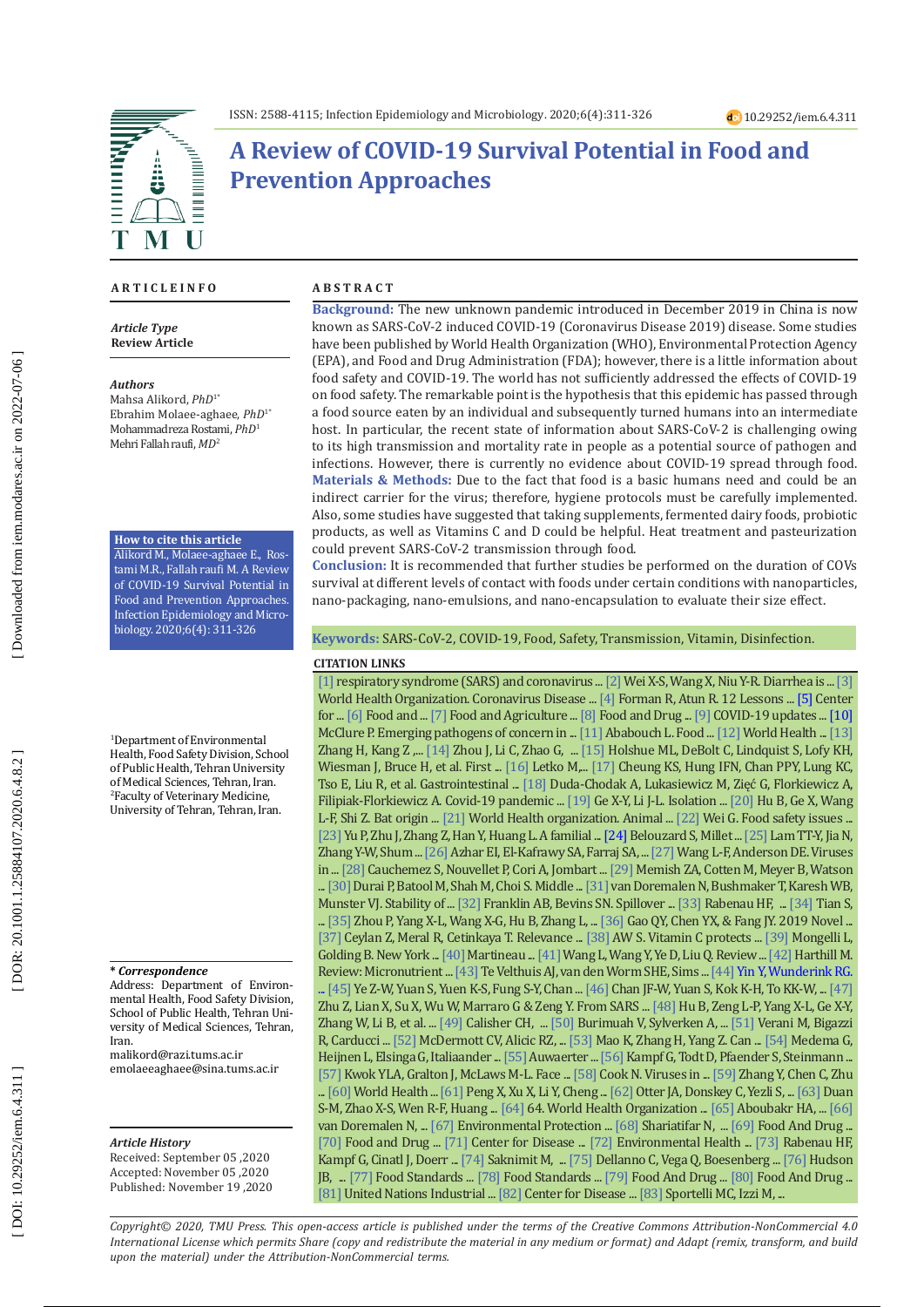#### **Introduction**

The novel coronavirus (SARS-CoV-2 causing COVID-19 disease), first reported in Wuhan, China has been declared as a global epidemic by WHO [1]. COVs are a family of viruses causing diseases similar to the common cold and respiratory illness, such as Middle East Respiratory Syndrome Coronavirus (MERS-CoV) and Severe Acute Respiratory Syndrome Coronavirus (SARS-CoV) [2]. It could be noted that the new virus is more prevalent than other types of coronaviruses, which could lead to an increased risk of death among people with more susceptibility and chronic illnesses [3]. COVs could survive for several days in different places depending on the type of material surface, as well as temperature and humidity conditions [1, 4]. Theoretically, SARS-CoV-2 could not survive in acidic stomach conditions, and studies have shown that there are receptors for the virus in the respiratory and gastrointestinal tracts [5]. At present, the discovery of appropriate treatments and vaccines is one of the most important goals of countries. Therefore, prevention is the best way to combat the virus until the discovery of definitive treatments and effective vaccines.

The purpose of this review was to assess some studies on COVID-19 and food safety. Also, attempts were made to provide important tips that could be considered as a concern or research topic to know more about COVID-19 and food safety.

### **Effect of COVID-19 on food safety and security**

Food safety is part of the definition of food security and has several divisions. Microbial safety, chemical safety, and passive defense, which is a new issue in food safety, are general definitions of food safety. COVID-19 is a potential hazard for life and livelihood. In fact, the situation is unusual and could affect the most vulnerable people in any society as well as important parameters of supply and demand in economics  $[6]$ . The world demands

for maintaining the food supply chains, but the effects of epidemic on the food system have increased problems; for instance, closing borders causes the trade to face problems which restrict people's access to adequate and varied food resources  $[6-7]$ . The Food and Agriculture Organization (FAO) have stated that some countries have been damaged and are suffering from food insecurity. It is also emphasized that there is enough food for everyone, but the crisis has disrupted food consumption. According to FAO, food supply chains are likely to be disrupted, and less food are produced from high-nutritional value raw materials [7]. Lack of fertilizers as well as veterinary drug and feed could affect the production of agricultural products. Closing restaurants reduces the demand for raw materials hence affects production and suppliers. Therefore, paying attention to adequate food supply and providing access to healthy and adequate food for all segments of society is an important issue for any country and government. FAO has announced recommendations to mitigate the risks of the pandemic  $[6]$ ; for example, countries should meet the immediate food needs of their vulnerable populations and boost their social protection programs [8]. In agriculture, animal husbandry, and fisheries, there are some problems about transportation restrictions [9]. The impact of this epidemic on animal husbandry is due to reduced access to livestock feed, resulting in reduced production capacity (due to logistical constraints), closure of borders and spoilage of some products such as fish, reduced demand in restaurants and hotels, and reduced people's purchasing power. Thus, all of these factors contribute to limiting access of farmers and fishermen to markets, limiting their production capacity, and reducing the sale of their products. The financial crisis due to lower incomes and uncertainty of income causes people to buy less than their demand. In contrast, the need of each person to have a strong immune system

DOR: 20.1001.1.25884107.2020.6.4.8.2

Downloaded from iem.modares.ac.ir on 2022-07-06]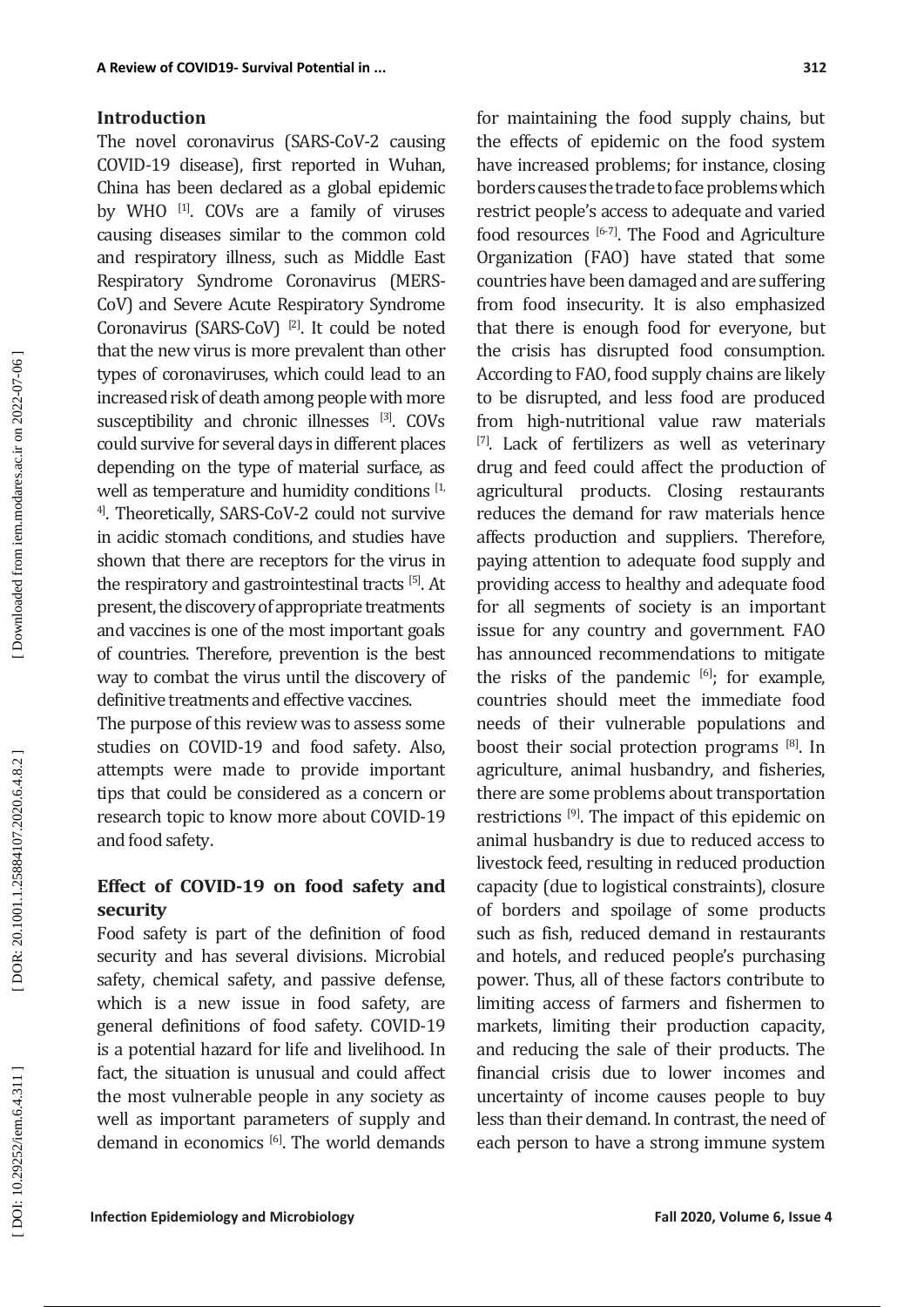in this crisis makes people more willing to buy food products, but they may not be able to buy what they need. This economic downturn is likely to lead to a disproportionate reduction in animal protein consumption due to high prices and even fears that animals may be the hosts of viruses. Accordingly, dietary patterns may change. Subsequently, societies need to pay more attention to food security as well as related issues (Figure 1).

The microbial food safety is important in terms of the microorganisms that cause foodborne diseases or spoilage. These microorganisms include bacteria, fungi, parasites, protozoa, and viruses [10]. Foodborne viruses are the leading causes of gastrointestinal diseases in humans. A number of foodborne viruses, including *Hepatitis* number of foodborne viruses, including *Hepatitis A* virus (HAV), *Astrovirus, noroviruses* (formerly known as *Norwalk-like viruses* or NoV), and *Rotavirus* are also associated with some large outbreaks of foodborne illnesses, especially Group B and C *rotaviruses* and *Hepatitis E* virus [11]. A general point about food and virus is that food could be the cause of transmission of viruses rather than growth [12]. In other words, viruses do not usually grow in food and only survive for some days to be transmitted to their host. This may also be a key question about SARS-CoV-2 transmission through food.



**Figure 1)** Impact of COVID-19 on food security during the pandemic

The SARS-CoV-2 infection is transmitted when the virus could enter the respiratory and gastrointestinal tracts. This is owing to the ACE2 receptors of SARS-CoV-2, which play an important role in the expression of lung AT2 cells, laryngeal epithelial cells, and epithelial enterocytes of the ileum and colon. Moreover, intestinal symptoms may occur in ACE2-expressing cells. In fact, the respiratory and gastrointestinal tracts are the transmission routes of infection  $[13-$ <sup>14]</sup>. Tests of patients with gastrointestinal symptoms have shown a significant amount of the virus in their feces [15]. ACE2 receptor is an enzyme that binds to the outer surface (cell membrane) in various organs [16]. In February 2020, it was confirmed in China that about 18% of patients with SARS-CoV-2 had gastrointestinal symptoms  $[17]$ , and RNA of the virus was detected in 48% of patients [18].

SARS-CoVs have been showed to be isolated from bat (SL-CoV-WIV1) feces containing COVs [19]. Thus, bats could be a source of SARS-CoVs. In addition, in Saudi Arabia and some countries, MERS-CoV in bat has been shown to be a global threat to human health. The results of a research showed that three different sequences of SARS-CoVs were capable of using human ACE2 as a receptor. This means that humans are equally vulnerable to these viruses; thus, we must be able to determine future SARS-like illnesses  $[20]$ . Using search terms  $[TS =$  wildlife and food safety (WOS)] and a variety of documents [(Article) Catalogs = SCI-EXPANDED, SSCI Timespan = 2003–2019] in Web of Science database, it was found that only 5 studies on food safety were indirectly conducted worldwide. Few of these data are available for academic research worldwide [21-22]. After SARS, the world did not pay enough attention to the safety of food associated with wildlife. Moreover, if COVID-19 is not eliminated, those wild animals full of the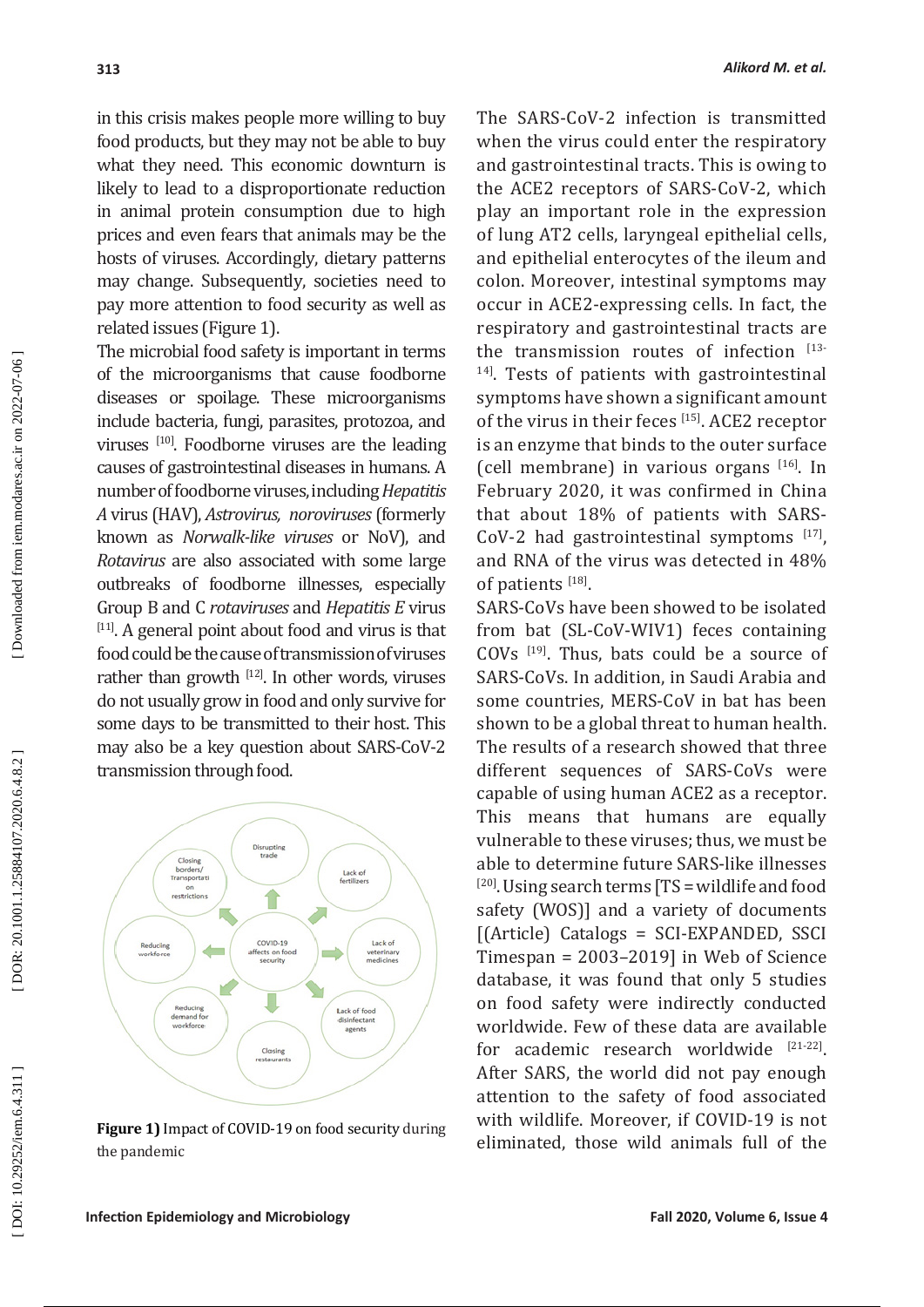virus pose other similar potential hazards to the world. Furthermore, the nutritional use of these animals is another factor that should be considered by WHO. It is worth nothing that during the last 17 years, the first SARS-CoVs have spread through the consumption of unconventional and wild animals of East Asia origin <sup>[22]</sup>.

Some studies have identified that pangolin could be as a source of the virus due to its use in meat and traditional Chinese medicine [18, <sup>23]</sup>. Despite the sequence similarity between the virus isolated from pangolin and SARS-CoV-2 in six key amino acids (RBD), the pangolin-isolated virus is the same as SARS-CoV-2 but with less similarity than the bat-COV (RaTG13)(18). Therefore, it is hypothesized that the virus reached humans a few months before the diagnosis but showed no signs of infection. Studies have also discussed about the replacement of one or more amino acids for protein S in order for viral entry into new host species [24]. Another hypothesis is that both the pangolin and the bat COVs collided in the same host, e.g., humans; and the changes were made in the genetic formation due to the similarity of many genetic compounds, as a result, the new SARS-CoV-2 virus with a specific genetic sequence identified and severely infected humans as a host [25]. Also, there are various hypotheses about how the coronavirus is transmitted from bats to humans  $[18]$ . As a reservoir of the virus, bats could infect fruits or plants by their feces, urine, or saliva, which then could be eaten by intermediate hosts such as pigs, horses, or human. On the other hand, humans become infected through direct or indirect contact with animals. The COVs have been shown to be transmitted to humans through the saliva, feces, or even milk of infected animals which could be asymptomatic  $[26-27]$ . Transmission of COV infection through the mouth has also been confirmed by prior studies on MERS-CoV [18]. Transmission of contamination through the respiratory tract of camel  $(1.5\%)$ <sup>[28]</sup> or drinking of unpasteurized camel milk or semi-cooked camel meat (41.9%) has also been suggested as a transmission route of MERS-CoV disease [29-30]. Some studies have also assessed the survival rate of MERS-CoV in unpasteurized milk (goat and cow) after about 48 hours  $[31]$ . Therefore, consumption of traditional/farm foods without pasteurization should be avoided to prevent foodborne SARS-CoV transmission. It has been shown that heating milk for 30 minutes at a temperature of about 60 °C is sufficient to inactivate this type of virus [32-33]. Heat treatment reduces MERS-CoV below the detection limit by titration assay; thus, it is a relatively easy and cost-effective measure to prevent transmission.

In the current critical situation, the relationship between food and the virus and its ability to be transmitted through food has been given more attention. One of the general tips for food safety is to have good hygiene when preparing and handling food. Food industry, delivery, retail premises as well as home kitchens are pathways that could increase the possibility of contamination with SARS-CoV-2. Nevertheless, WHO precautions about personal hygiene when preparing food are available, including washing hands before eating food, complete cooking, proper use of meat and animalbased products, covering mouth and nose when coughing or sneezing, and avoiding close contact with food are mandatory. It is better to maintain standard physical distances with anyone who has symptoms of respiratory illness. As mentioned earlier, the food production cycle is very complex. Hence, paying attention to health tips from the first stage of production of raw materials in farms (including livestock care due to lack of adequate studies on the transmission of the virus to animals) to the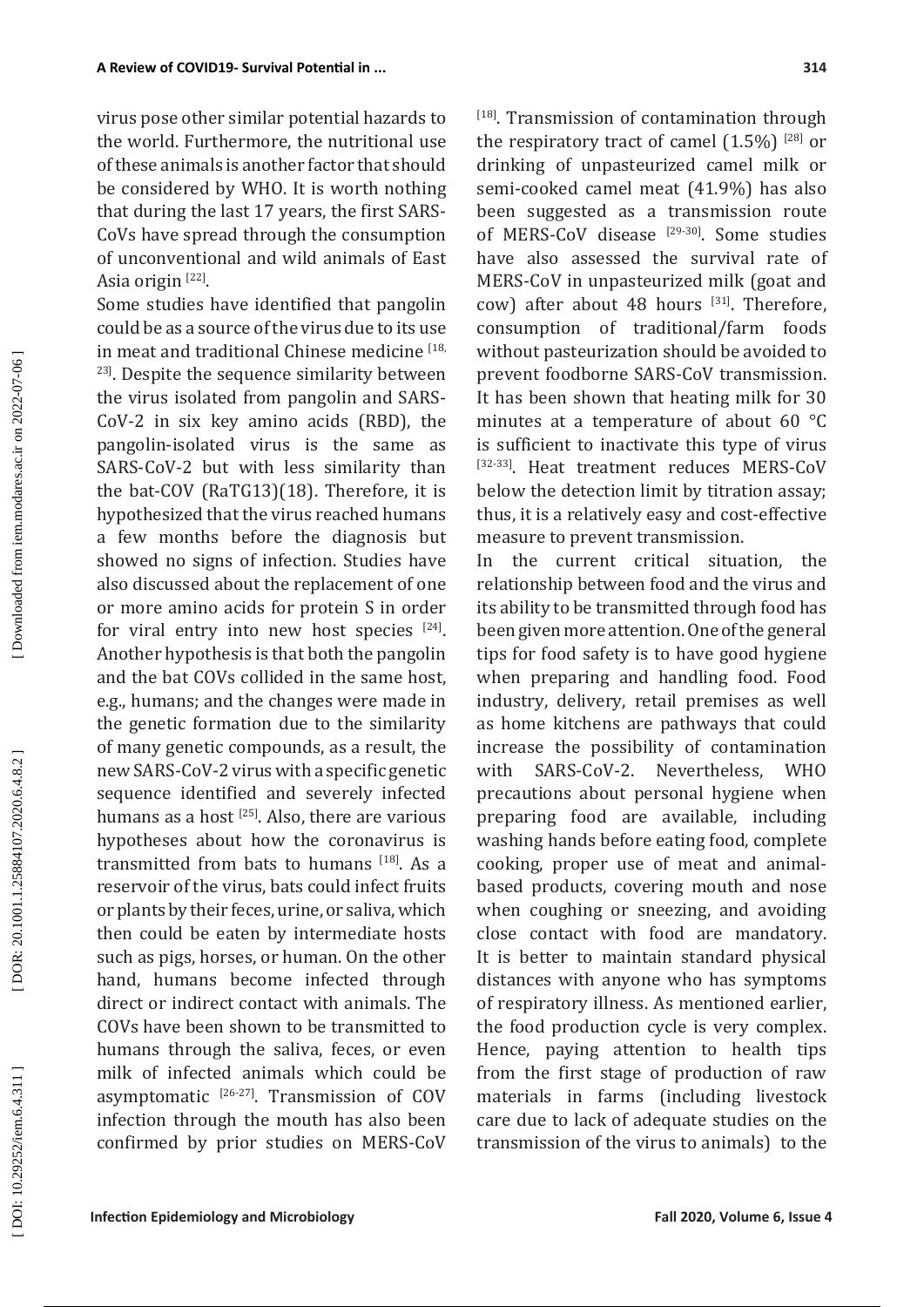final stage of production of final product as well as to the new GMP approach in health management could be useful. Besides, the stage of purchasing materials from shopping centers, their delivery conditions to home, and the way of receiving and preparing materials for consumption are other points that could be evaluated in the field of food safety. According to the EFSA, there is no evidence showing that food is a source or potential source of COVID-19. Nonetheless, all global organizations emphasize that SARS-CoV-2 is a fat-coated virus; therefore, washing hands with a soap for 30 seconds is sufficient to inactivate the virus [34]. Another important point that could be raised in the field of food safety is to pay attention to the continuation of unconventional activities [35].

### **Nutrition effective in remedying and improving the immune system**

Nutrition is a very important factor in human health. With proper nutrition and diet, people could achieve physical health and boost the immune system. To date, there is no clinical evidence showing that the modification and balance of intestinal microbiota, for example using probiotics, has a therapeutic role in the treatment of SARS-CoV 2, but the National Administration of Traditional Medicine and the National Health Committee of China have suggested the use of probiotics to treat patients with severe infection to sustain intestinal microbiota balance, prevent secondary bacterial infection, and at least treat the disease  $[36]$ . In this case, taking supplements, fermented dairy foods, as well as probiotic products could be helpful.

The effect of vitamins and micronutrients on SARS-CoV-2 have also been studied. Due to the effect of Vitamin B and A on the immune response, they could be especially useful in people with chronic diseases [37]. The effect of Vitamin C in supporting immune functions is also undeniable, and its effect on respiratory

diseases may protect individuals against infections caused by CoVs [38]. Unlike the first two vitamins, Vitamin C has been widely studied [39]. The effect of reducing the level of Vitamin D on human and Vitamin E on cattle and human CoVs has been proven [40]. In this regard, increasing the appropriate intake of supplements with vitamins, especially C, D, and E, may increase resistance to SARS-CoV-2 [41]. In micronutrients, deficiency of selenium, pyrite, and zinc could also be effective. The viral genome was shown to be inhibited by these micronutrients to keep cells alive against stress and viral replication [42-43]. All of these studies have shown the positive impact of nutritious, healthy, and fresh foods, as well as supplements on human health. Because there is actually a direct relationship between the human immune system and nutrients received through the human diet.

### **Animal-based food as a potential source of COVID-19**

COVs are classified into alpha, beta, gamma, and delta genera. Bats appear to be predominant carriers for alpha and beta corona viruses, while birds are the predominant carriers for gamma and delta COVs [44]. Alpha and beta COVs are represented as human pathogens (HCoV-NL63 or HCoV-229E, HCoV-OC43), which are responsible for colds and diarrhea, or cause asymptomatic infections [44]. SARS-CoV and MERS-CoV are beta coronaviruses [18]. Human COVs could cause damage to various tissues and organs  $[45]$ . However, there is a very important difference between these viruses [46]. The transmission rate of SARS-CoV-2 from asymptomatic and symptomatic patients is much faster than that of SARS-CoV and MERS-CoV from an asymptomatic patient [47].

There is information about other viruses in the COVs family, including SARS-CoV-1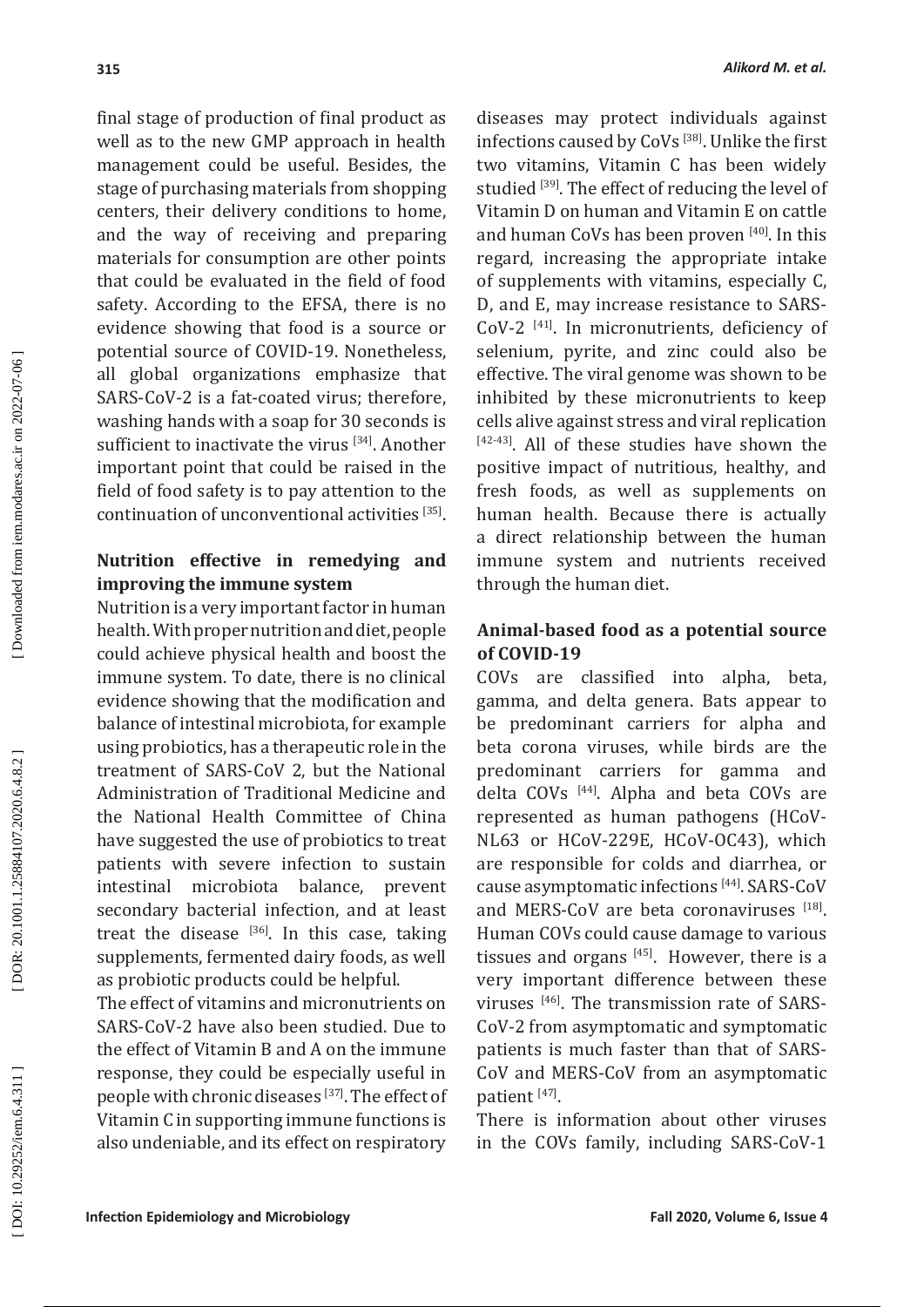and MERS-CoV, most of which are of animal origin. Therefore, there is concern about the exposure to SARS-CoV-2. The remarkable finding about food safety is that COVs have been reported in pigs, cows, horses, cats, dogs, mice, ferns, rabbits, and various species of wildlife, which are often asymptomatic  $^{[18]}$ . According to FDA and FAO, health measures when dealing with animals could lead to unintended consequences for human health and livelihood  $[6]$ . The possibility that the disease may be of wild animal origin, such as bats, also raises concerns. To date, there is no evidence of animal-to-human transmission route, but there are few studies showing the transmission of the virus to animals and livestock [22]. Phylogenetic analyses have revealed the highest homology between both SARS-CoV-2 and SARS-CoV-1 (79% -82%) among other known pathogenic human COVs [18]. Also, COVs isolated from bat were more genetically related with SARS-CoV-2 [48]. Some COVs isolated from human samples showed 86.9% nucleotide sequence identity to bat SARS-like coronaviruses [35]. Zhou et al. (2020) showed that SARS-CoV-2 had 96.2% whole-genome sequence identity matched to bat COV RaTG13 and more than 88.1% similarity to bat-SL-CoVZC45. Some studies have also reported that bats could easily spread the virus to other vertebrates, even in remote areas, by flying and migrating long distances and having a long life [49].

Burimuah et al. (2020) determined the prevalence of bovine coronavirus (BCoV) in cattle, sheep, and goats in Ghana. This study identified a significant prevalence rate of BCoV in Ghana and showed that BCoV infection in ruminants needs more attention. Many human COVs are known with animal reservoirs. Phylogenetic analysis has shown that BCoV is of bovine origin and a source of MERS-CoV in camels, its animal-to-human<br>transmission frequently causes lower transmission frequently causes lower respiratory tract infections in humans [50].

SARS-CoV-2 is said to be first found in bats. The pathway of transmission is unknown among hosts, but the virus appears to be more contagious in humans. The important point is that sometimes the natural reservoir host tends to amalgamate its viruses, without showing any clinical signs of infection. Nevertheless, completely cooked meat is most likely to be safe to eat. Fish and their products are usually traded domestically, and it is safe to eat products evidenced by safe and hygienic production in accordance with national and international food safety requirements.

The risk of SARS-CoV-2 transmission from infected humans to farm animals and wild animals needs to be investigated as they could act as a repository host for the new virus. Also, the spread of the virus from human and animal feces into the environment could occur through sewage, and its impact on animals and wildlife health is still unknown, but similar human and animal specimens have been observed in the COVs family. Another risk is the possibility of forming new viruses by mutations in new hosts or recombination of SARS-CoV-2 [32]. People should not eat or consume animal protein from wild animals. Raw wild animals' meat or uncooked food based on the blood of wild animals should not be eaten. These improper nutritional habits put people at risk for any type of infection. Any side effects or abnormal death of animals should be reported to animal health authorities. FAO, along with a coordinated team, is a regular event for global, regional, and national partners to better understand the potential role of animals and mobilize specialized networks to assess the risk of animal exposure. It is important to prevent livestock disruption due to the widespread prevalence of SARS-CoV-2 in humans. To do this, the organization has provided guidelines for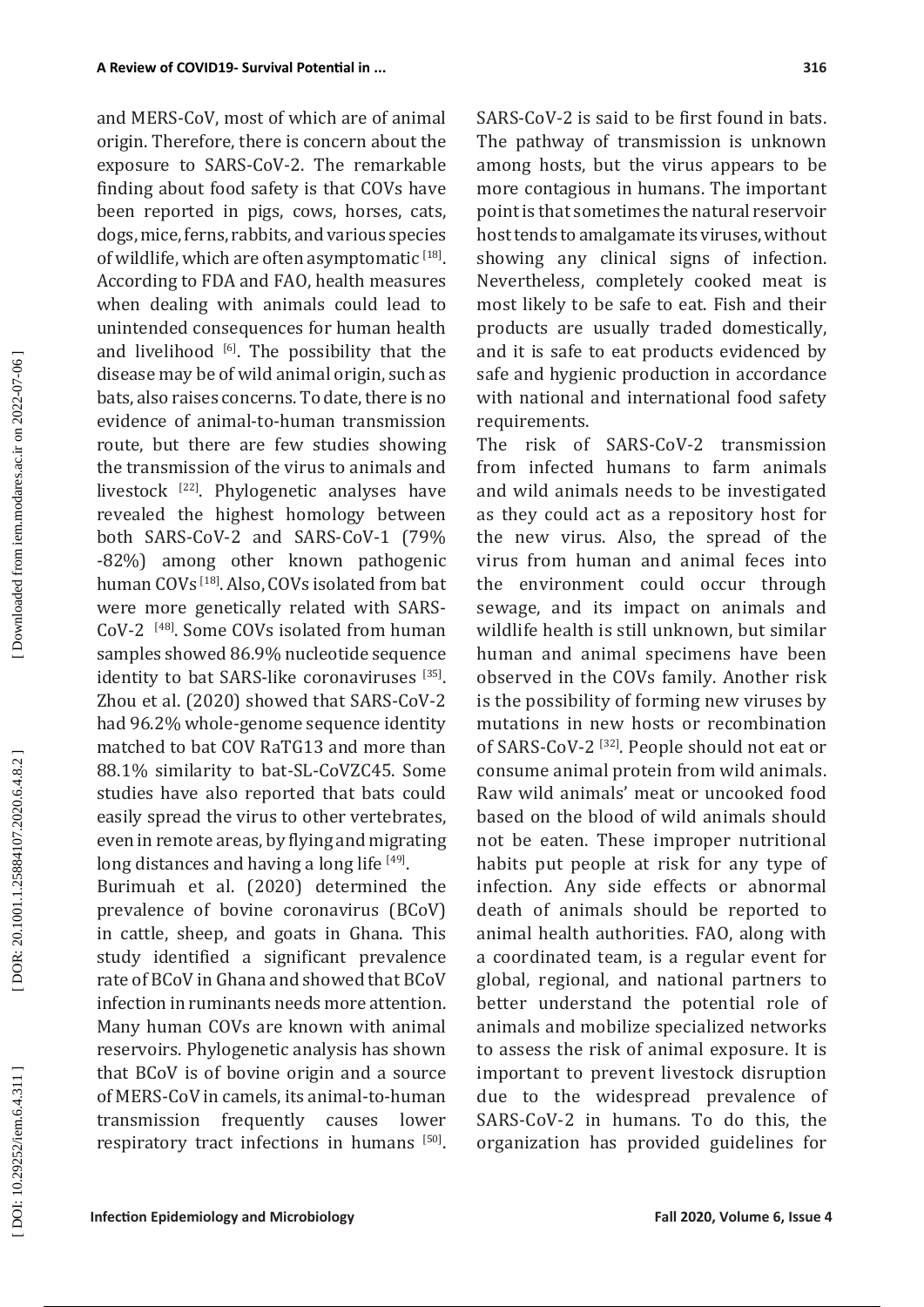farmers and animal health workers.

#### **Environment and disinfection**

It has been observed that patient's<br>gastrointestinal symptoms such as gastrointestinal symptoms such as vomiting or flushing the toilet could cause subsequent air transfer through the formation of aerosols  $[18]$ . Also, in the past, aerosols and vaporization of fecal sewage and wastewater have been reported to be the causes of Adenovirus spread [51]. Recent studies have shown the possibility of spreading fecal virus in the air through various contaminated surfaces [52]. From an environmental viewpoint, monitoring wastewater for the presence of the virus may help prevent a new outbreak; thus, the virus could also infect hands and clothing [53]. Also, researchers have found SARS-CoV-2 genomic materials in wastewater and river water [54]. All of these studies demonstrate the need for paying more attention to proper disinfection of places to prevent the virus spread <sup>[8]</sup>.

Since the beginning of the SARS-CoV-2 pandemic, many studies have confirmed the virus transmission from person to person as direct transmission is the main way for starting an average incubation period (5-6 days or 2-12 days in new host). About two weeks of quarantine are suggested until the infection is gone, but the virus could be asymptomatic for up to 24 days [55]. Transmission from symptomatic and asymptomatic individuals has also been proven [23, 46]. This means that any direct contact with another person working in a store, market, restaurant, or transportation is a potential peril. Indirect transmission of coronavirus through surfaces contaminated with mucous membranes of the nose, eyes, or mouth emphasizes the significance of accurately monitoring the duration of COVs survival on inanimate surfaces over a period of time, depending on the surface  $[56]$ . Kwok

et al. (2015) reported that people touch their face about 23 times per hour, with 44% contact with mucous membrane, 36% with mouth, 31% with nose, 27% with eyes, and 6% with a combination of these areas  $[57]$ . Therefore, there is a significant risk of transmission when performing normal daily activities with an asymptomatic patient. Patients (whether symptomatic or asymptomatic) could accidentally infect the environment with the virus after touching their face, and then the virus could be transmitted to other people through their fingers. This could be a potential source of infection in the environment [18]. In the food chain, foodstuff may have direct contact with the hands of harvesters on farms, processors, and those preparing food in restaurants and at home [58]. Also, as mentioned before, when buying food, most of the ripe fruits and vegetables are carefully selected by the people. Labels cause constant contact of these materials with contaminated or noncontaminated hands. Thus, these are indirect ways of infecting vendors in the store as well as customers. Therefore, thorough washing and disinfection of product surfaces could also be a good solution to reduce the virus, although washing some foods (raspberries, strawberries, and leaves such as lettuce), which have a fragile tissue structure, could be a bit difficult and shorten the shelf life of products<sup>[58]</sup>.

Due to the contamination of dairy products and the transmission of bacteria and viruses, MERS-CoV could survive for a long time in milk [31]. According to EFSA, there is not any proof showing that food is a source and route of transmission of SARS-CoV-2, or that the infection was transmitted through milk [18]. Similar studies have been mentioned in animal and COVID-19 part**.** 

An infectious strain of SARS-CoV-2 isolated from hands, food, or water may be transmitted through feces, oral cavity,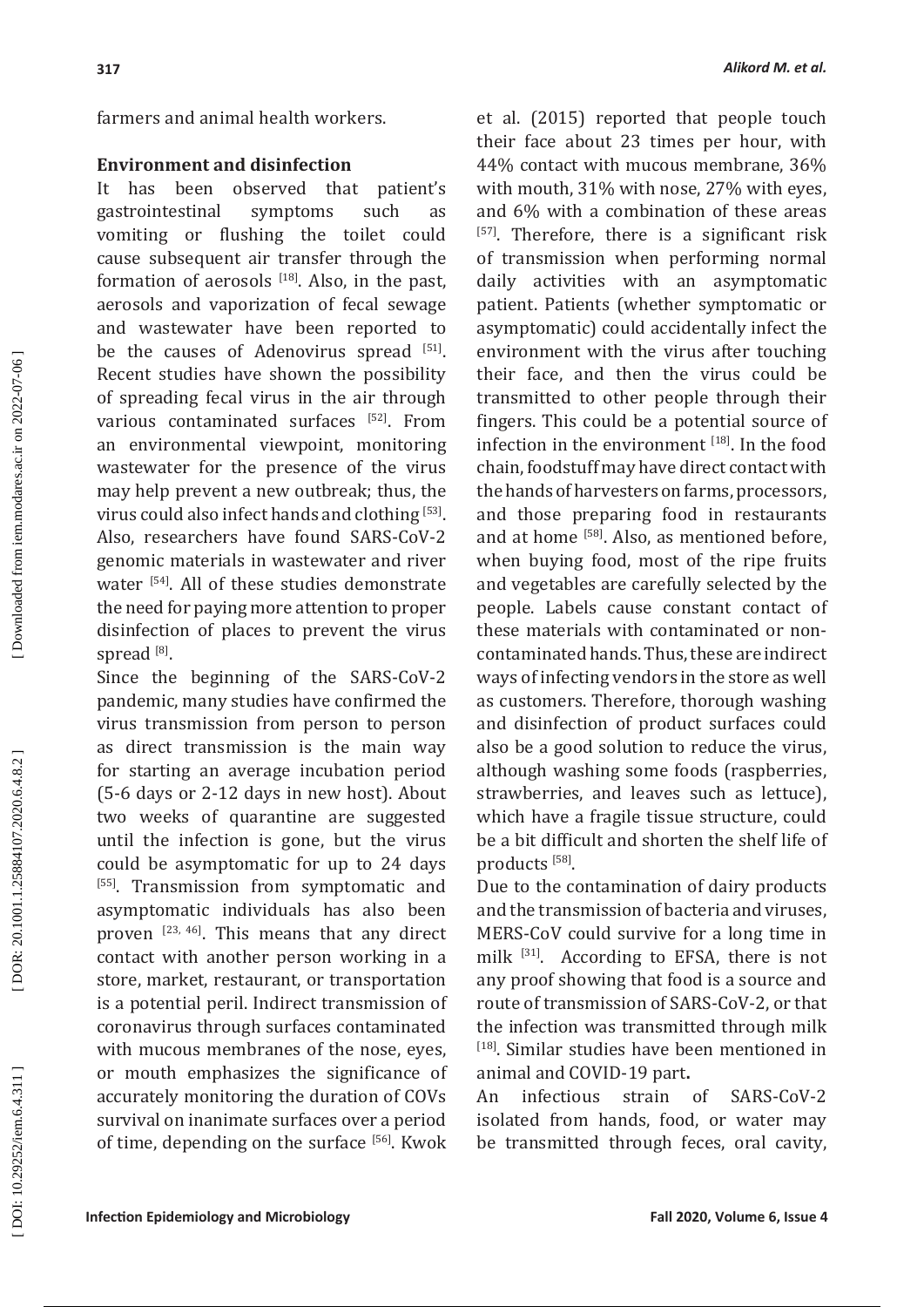or respiratory mucosa  $[59]$ . Theoretically, SARS-CoV-2 could be transmitted by touching a contaminated surface and then touching the face (T point of face including nose, mouth, or eyes). In order to prevent indirect transmission through food, the use of proper hygienic disinfectants and the correct method of hand washing are of great importance. Considering precautionary measures primarily in stores and markets reduces the various factors that cause SARS-CoV-2 transmission through foodstuff. In addition, specific methods could be set up to prevent viral contamination, especially for fresh food or packaged food; however, they still need to be implemented even more carefully [60]. Interestingly, SARS-CoV-2, along with other pathogens such as noroviruses, could not survive on a surface for a long time (weeks), and its stability varies depending on the surface. Also, as mentioned, viruses do not multiply in food, as a means of transmitting viral infectious droplets on the surface of food or packaging, and the amount of virus decreases over time [60]. HCoV-E and HCoV-OC43 persist more

actively in plasma and blood than on the dry surfaces and are also able to survive in air at room temperature for several days [18]. Due to the stability of SARS-CoV-2 on inanimate surfaces, indirect transmission of the virus is possible. It has also been proven that previously known human COVs are able to survive on numerous surfaces [61-62]. MERS-CoV is more stable at low temperatures and humidity. In these conditions the virus could be dangerous for about 48 hrs. Therefore, the type of surface, temperature, and relative humidity of the environment are effective factors in viral survival and ultimately transmission rate. In relation to temperature, SARS-CoV was shown to be more stable at room temperature and 4 °C [63].

The virus persists in feces and urine at room temperature for at least 1-2 days and up to four days, depending on higher pH conditions. In a study evaluating the stability of SARS-CoVs on various surfaces and in human samples, it was showed that after 60 hrs, the infection in the serum began to decrease, and after 120 hrs, it was

| <b>Biocide Agent</b>                 | <b>Concentration</b> | <b>Exposure Time</b> | <b>Reduction of Viral Infectivity</b><br>(log10) | Reference |
|--------------------------------------|----------------------|----------------------|--------------------------------------------------|-----------|
| Ethanol <sup>*</sup>                 | 95%                  | 30 <sub>s</sub>      | >5.5                                             | $[73]$    |
|                                      | 85%                  | 30 <sub>s</sub>      | >5.5                                             | $[73]$    |
|                                      | 80%                  | 30 <sub>s</sub>      | >4.3                                             | $[73]$    |
|                                      | 78%                  | 30 <sub>s</sub>      | >5.0                                             | $[33]$    |
| Didecyldimethyl<br>ammonium chloride | 0.0025%              | 3d                   | > 4.0                                            | [56]      |
| Sodium hypochlorite                  | 0.02%                | $10 \text{ min}$     | 0.3                                              | [74]      |
|                                      | 0.21%                | 30 <sub>s</sub>      | >4.0                                             | $[75]$    |
|                                      | 0.01%                | $10 \text{ min}$     | $2.3 - 2.8$                                      | $[74]$    |
|                                      | $0.1\%$              | 1 <sub>min</sub>     |                                                  |           |
| Hydrogen peroxide                    | 0.5%                 | 1 min                | > 4.0                                            | $[56]$    |
| chlorine                             | $0.5 \text{ mg/L}$   | 1 min                |                                                  | [68]      |
| chlorine dioxide                     | $2.19$ mg/L          | 1 min                |                                                  | [68]      |
| ozone gas                            | $20-25$ ppm          | 1 min                |                                                  | $[76]$    |

**Table 1)** Different types of biocide agents used for COVID-19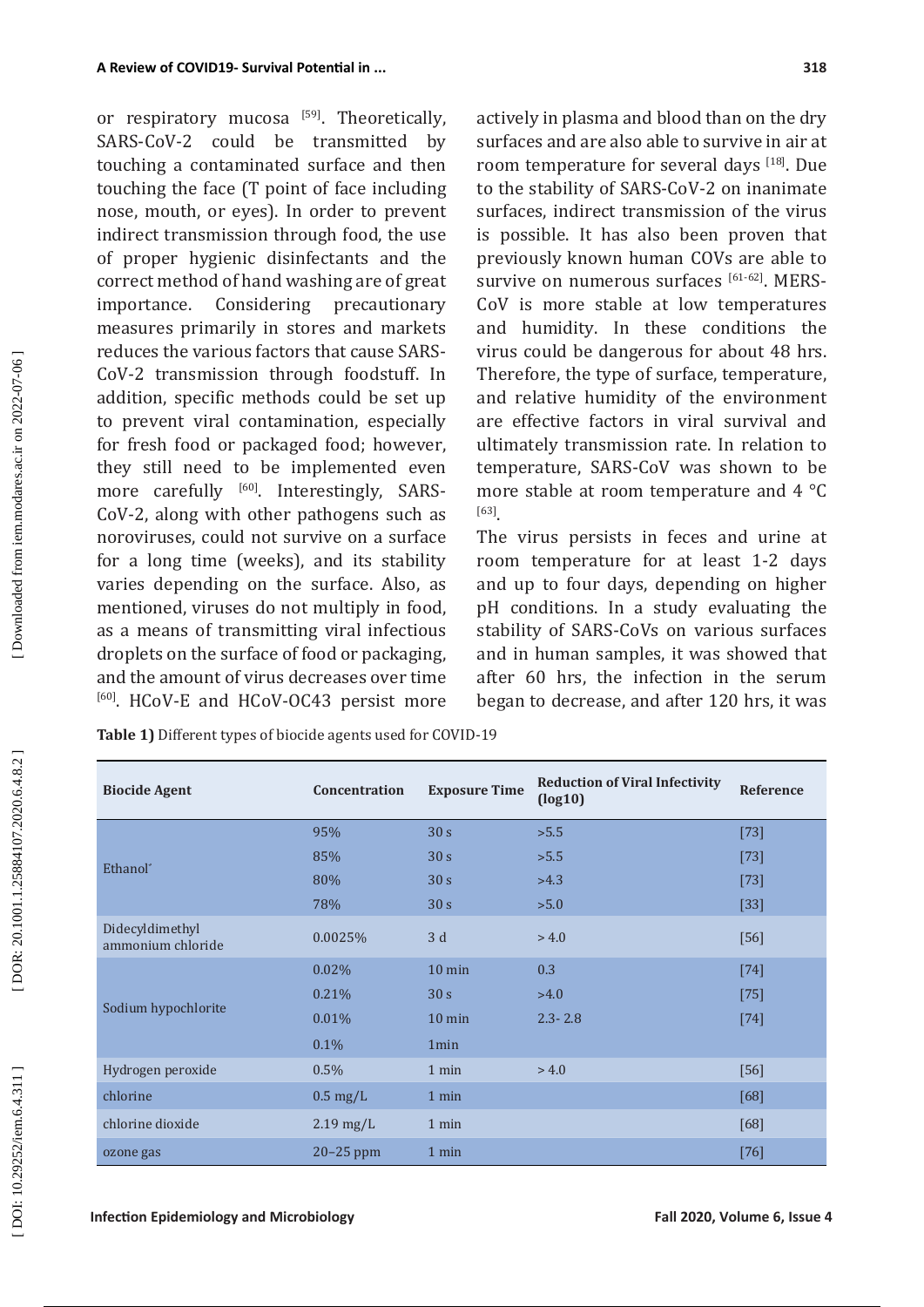not detectable. SARS-CoV was shown to be significantly reduced in urine after 120 hours. The incubation time was slightly reduced. An important point was the transmission of SARS-COV infection in sputum and feces [64]. In the case of inanimate surfaces, the highest stability of SARS was observed on the glass surfaces, which decreased after 120 hrs of incubation at room temperature, while on the wood surface, soil, or water decreased after 60 hrs. According to previous in vitro studies on SARS-CoV-2 by WHO, it was found to be more stable than other COVs. Some studies have also been performed on plastic surfaces, showing no difference between the shelf life of SARS862 CoV-2 and SARS-CoV-1 on plastic and metal surfaces [31]. COVs survive less on copper, nickel, and brass than on stainless steel and zinc surfaces, but SARS-CoV-1 survives on copper for 8 hours, and SARS- CoV-2 shows lower survival rate on copper than SARS- $CoV-1$  [31]. At this point, due to the use of stainless steel surfaces in restaurant work environments and inanimate surfaces in packaging, further studies may be needed in this regard. Research shows clothes are not an important source of virus transmission. Because their durability is higher on flat surfaces, while clothes are made of porous materials [65]. Viruses were shown to be also active in some cases after 120 hrs of incubation (metal, cloth, and paper). In the case of air, SARS-CoV-2 was obvious in aerosols up to 3 hrs after contamination and survived 4 hrs on metal, one day on paper, and 2-3 days on plastic and stainless steel [66]. Prior studies have shown that the stability of SARS-CoV-1 and SARS-CoV-2 in aerosols and copper was similar. But on paper, the half-life of SARS-CoV-2 was longer than that of SARS-CoV 1. The longest half-life of both viruses was related to the use of stainless steel and plastic, which were 5.6 and 4.2 hrs for stainless steel and 6.8 and 6.6 hrs

for plastics, respectively  $[66]$ . Reducing the risk of exposure to SARS-CoV-2 by cleaning and disinfecting is a key point that should be taken into account in the reopening of food producing and supplying businesses and requires careful planning in the field of disinfection. If standard detergents and disinfectants are used, SARS-CoV-2 will be killed. Standard disinfectants that could be effective against SARS-CoV-2 have been introduced by CDC, EPH, and WHO because these compounds are able to kill viruses that are harder than SARS-CoV-2. According to all the instructions, regular cleaning with soap and water reduces the amount of virus on surfaces and objects, and this reduces the risk of exposure. It has been shown that SARS-CoV Strain P9 survives and persists at 25°C for 4 day on glass, SARS-CoV Strain P9 at 25°C for 5 day on metal, SARS-CoV Strain P9 at 25**°C** for 4-5 day and SARS-CoV Strain GVU6109 at 25**°C** for 24 hrs on aluminum, SARS-CoV Strain P9 at 25°C for 4-5 days and SARS-CoV Strain GVU6109 at 25°C for 24 hrs on paper, SARS-CoV Strain HKU39849 at 22-25°C for <5 days and MERS-CoV (isolate HCoV-EMC/2012) at 20 °C for 48 h or 30 °C for 8-24 hrs on plastic  $[56, 68]$ . Disinfectants that are both available in food safety and studied by international organizations are listed in Table 1. The usual disinfectant is 5 tablespoons (1/3 cup) bleach per gallon of water (or 4 teaspoons bleach per quart of water for 1 min) or 70% alcohol solution. Importantly, bleach solutions are effective for up to 24 hrs for disinfection. Besides, frequent disinfection of surfaces and objects by people is important  $[3, 9, 69]$  $72$ ]. One of the important points when using disinfectants is that they should be stored and used according to the label. In the case of bleaching agent, it should not be mixed with other cleaners because it could cause the production of vapors that are very dangerous to breathe  $[72]$ .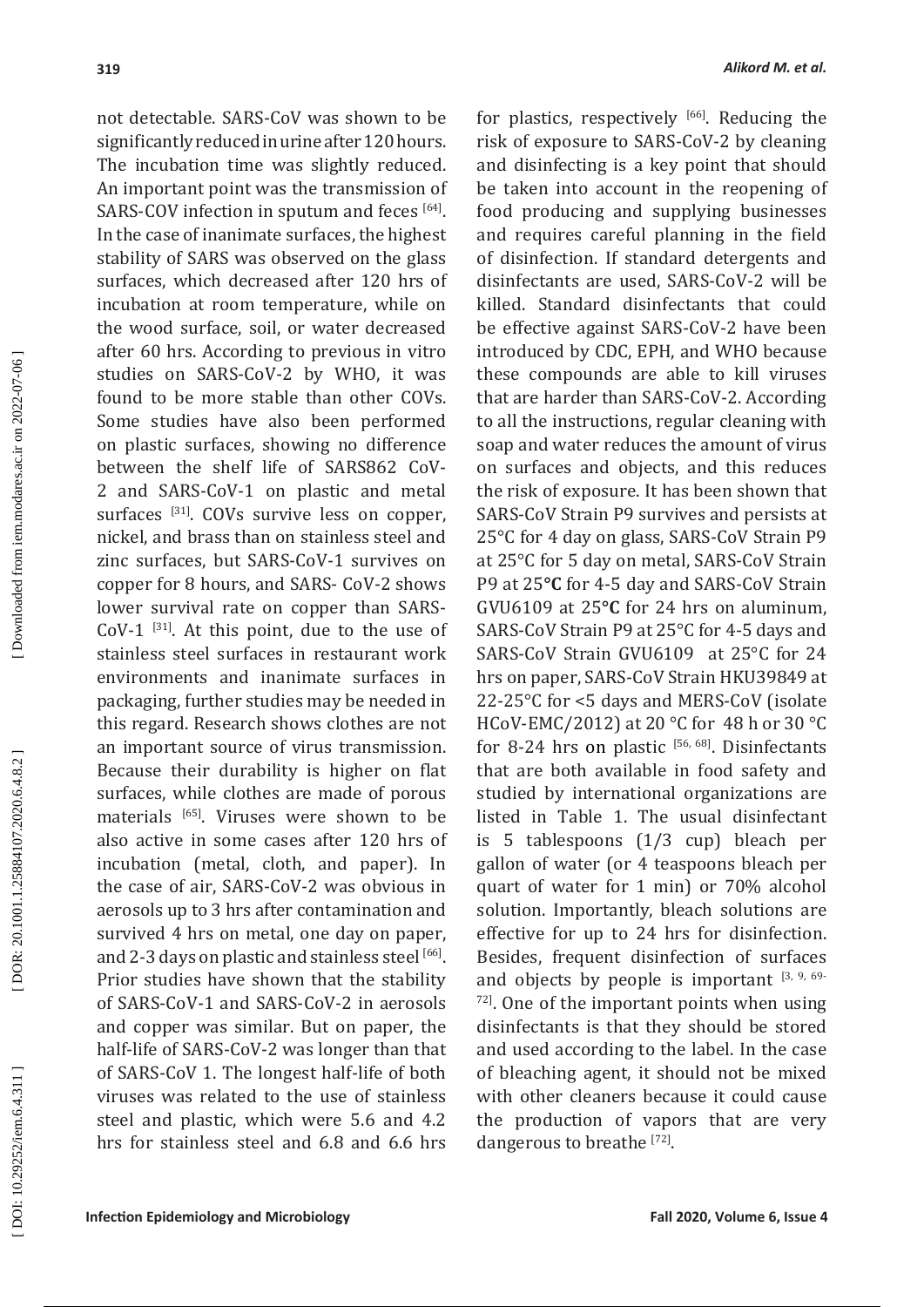# **Food safety management systems as a preventative way in food industry**

In an outbreak, it is important for every food industry to follow a set of standards and safety precautions or to have the protocols of Food Safety Management Systems (FSMS). In fact, these are the premise of the HACCP principles that have been updated in times of crisis. During the global COVID-19 epidemic, it is more important than ever that companies comply with current HACCP principles; for example, new good manufacturing practice (GMP) instructions should be in accordance with the highest production standards [77]. Despite announcements of FDA in recent months to postpone further inspections of foreign facilities and routine monitoring of domestic facilities, the global manufacturing industry should be prepared for the oversight of the Food and Drug Administration<sup>[8]</sup>. During the pandemic of SARS-CoV-2, companies have to make certain guidelines. These include conducting internal audits following GMPs and increasing surveillance in specific areas that may be related to SARS-CoV-2. For example, companies need to train their employees to prevent the spread of disease and provide regular updates on SARS-CoV-2 improvements. It may also be necessary to develop more accurate protocols for employees' hygiene, equipment hygiene, and even employees' quarantine. Reducing the number of employees in factories could also be effective. Also, temporary performance could provide opportunities for activities such as cleaning. Temporary policies on packaging and labeling by retail stores are also required in the event of public health emergency of COVID-19 pandemic, and working remotely may be an ideal option for most individuals <sup>[60]</sup>.

Unlike gastrointestinal viruses such as *Norovirus* and *Hepatitis A* transmitted by contaminated foods, in case of SARS-CoV-2,

it is not clear whether food or livestock are exposed to the virus. The FDA and CDC have detailed guidelines on their website to ensure that foodborne illnesses are not spread during the pandemic of SARS-CoV-2  $[11]$ . But perhaps a long time without a mask in a public place such as restaurants could be one of the factors that cause the spread of the disease.

The announcement of production plants should be registered by FDA of each country (in that city or province)  $[8, 60, 77]$ 78]. It is considered that faster reporting of more specific information about some food manufacturers (factories, retail premises) could improve the current state of food supply and challenges facing production. Reporting and requesting protocols should be provided on the website of FDA of each country under the heading of starting work in critical situations. Some instruments should be applied and monitored. There are some tips to help food manufacturers, such as determining what needs to be cleaned and what disinfectants to use, as well as developing, implementing, revising disinfection plan. Also, other points are as follows, people should be at 6 feet distance when talking, checking the body temperature before entering the factory gate (anyone with a temperature above 99.5 **°F** is not allowed to enter), wearing mask or personal protective equipment (PPE) throughout the factory, increasing ventilation and the percentage of outdoor air circulation inside the system, removing all intact repairs or doors that need contact to open, identifying areas that require restricted access during and immediately following enhanced cleaning, and moving from 1 or 2 shifts to 3 shifts and keeping each shift with the same people every day. If one shift is sick, it should be protected. The plant is set up to prevent employees from wandering into areas where they do not need to work, and key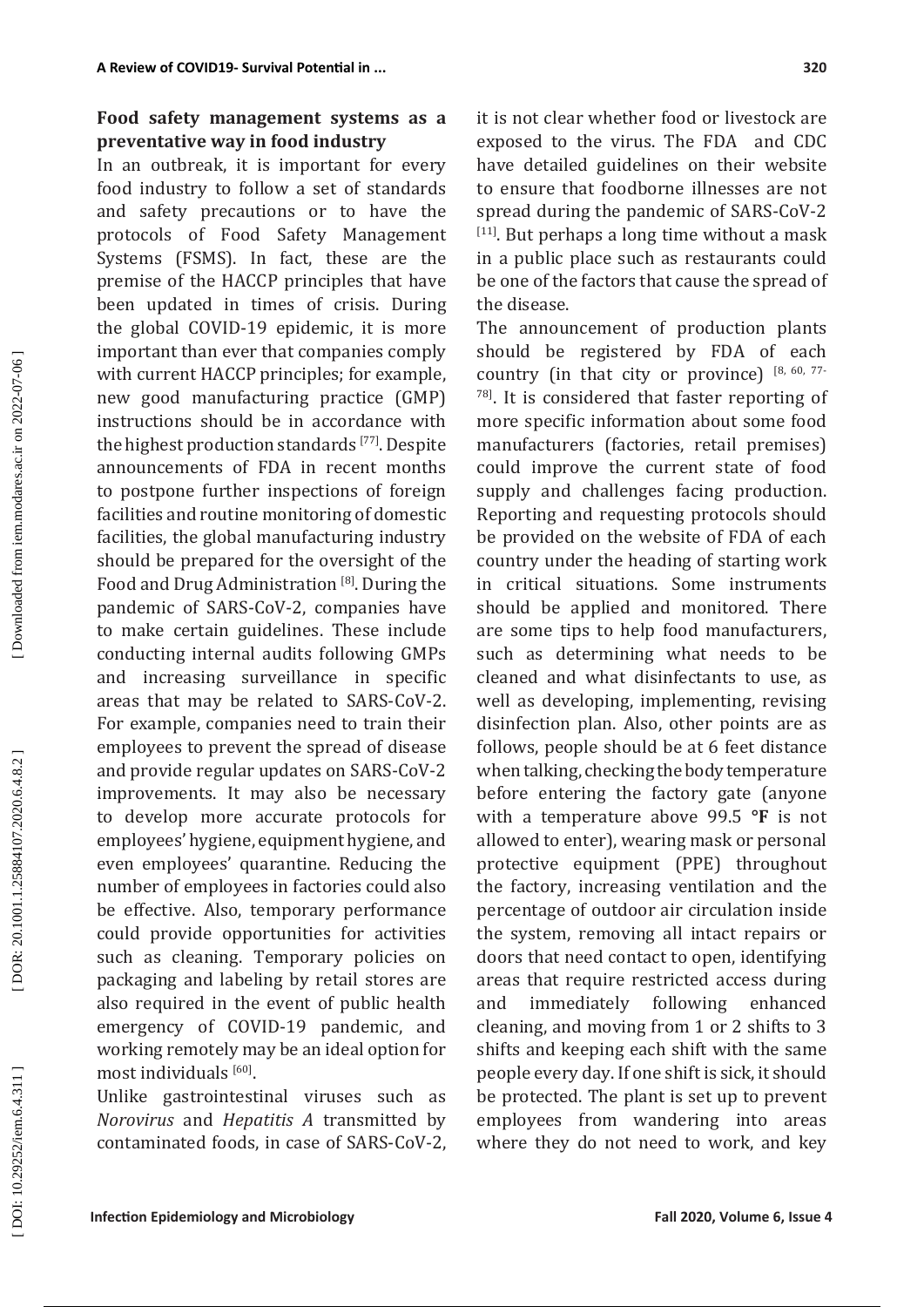personnel who are unable to work should be separate from the plant (e.g., boiler operators, wastewater treatment engineers, electricians, maintenance workers, etc.); to prevent them from getting sick, start, stop, rest, and lunch times should be changed to minimize break hours or areas  $^{\text{[60]}}$ .

Necessary facilities for washing and<br>disinfecting of personnel should be disinfecting of personnel should be used to maintain clean the food contact surfaces (60, 64). A specialist should be appointed for counseling during an epidemic. The correct method of washing, proper physical distance, and symptoms of the disease should be taught correctly [79]. If it is confirmed that an employee has SARS-CoV-2, employers must notify other employees of their possible exposure to SARS-CoV-2 at work. The patient must follow the CDC guidelines, and employers must consult with FDA of the local health department for further guidance. The use of disinfection and sanitation services and regular disinfection of food contact surfaces is essential. The FSMS regulations could be effective in controlling foods. Important points are as follows: (1) it is necessary to prepare food for the use of "disinfectant" products that have been registered with the environmental protection agency during the cleaning and disinfection process [60, 64]; 2) it is necessary to use a product on the list of "disinfectant" products registered by EPA for SARS-CoV-2, which is available under the viral pathogen EPA program for use against  $SARS-CoV<sup>[67]</sup>.$ 

### **Quality control (QC) or quality assurance (QA) in food safety about COVID-19**

Quality assurance and quality control are two aspects of quality management. Whereas some quality assurance and quality control activities are interrelated, the two are defined differently. Quality assurance could be defined as "part of quality management

focused on providing confidence that quality requirements will be fulfilled". The confidence provided by quality assurance is twofold—internally to management<br>and externally to customers. Ouality externally to customers. Quality control could be defined as "part of quality management focused on fulfilling quality requirements". While quality assurance is related to how a process is performed or how a product is made, quality control is more the inspection aspect of quality management. An alternate definition for quality assurance is "the operational techniques and activities used to fulfill requirements for quality." The product may be shipped from a quarantine site, there must be a system to ensure that the product does not enter the market until QC is approved. Therefore, it is necessary to determine a temporary policy, test workers with suspected positive symptoms, and examine the supply chain of raw materials for products prepared with a thermal process below 70 °C of food facilities [60, 70]. Food manufacturers must coordinate with local health authorities and be able to provide accurate and timely information at any time and place. Re-testing of raw materials is allowed depending on the sensitivity of the materials as well as the quality control strategy of the final product and the release date [80]. The inspection should be carried out regularly and focus on data integrity in GMP inspections and ensure that all data related to "safety, efficacy, and quality" are "safe and accurate". Computer output should be paid attention in terms of "checking accuracy", proving and completing backup of unwanted changes, deleting or disappearing, and "special" timely "documentary activities. In case of non-compliance, FDA must inform organizations about the punishment and its consequences; also, companies must provide a written action plan within 15 days and immediately implement their plan [81]. There should be a penalty approach in the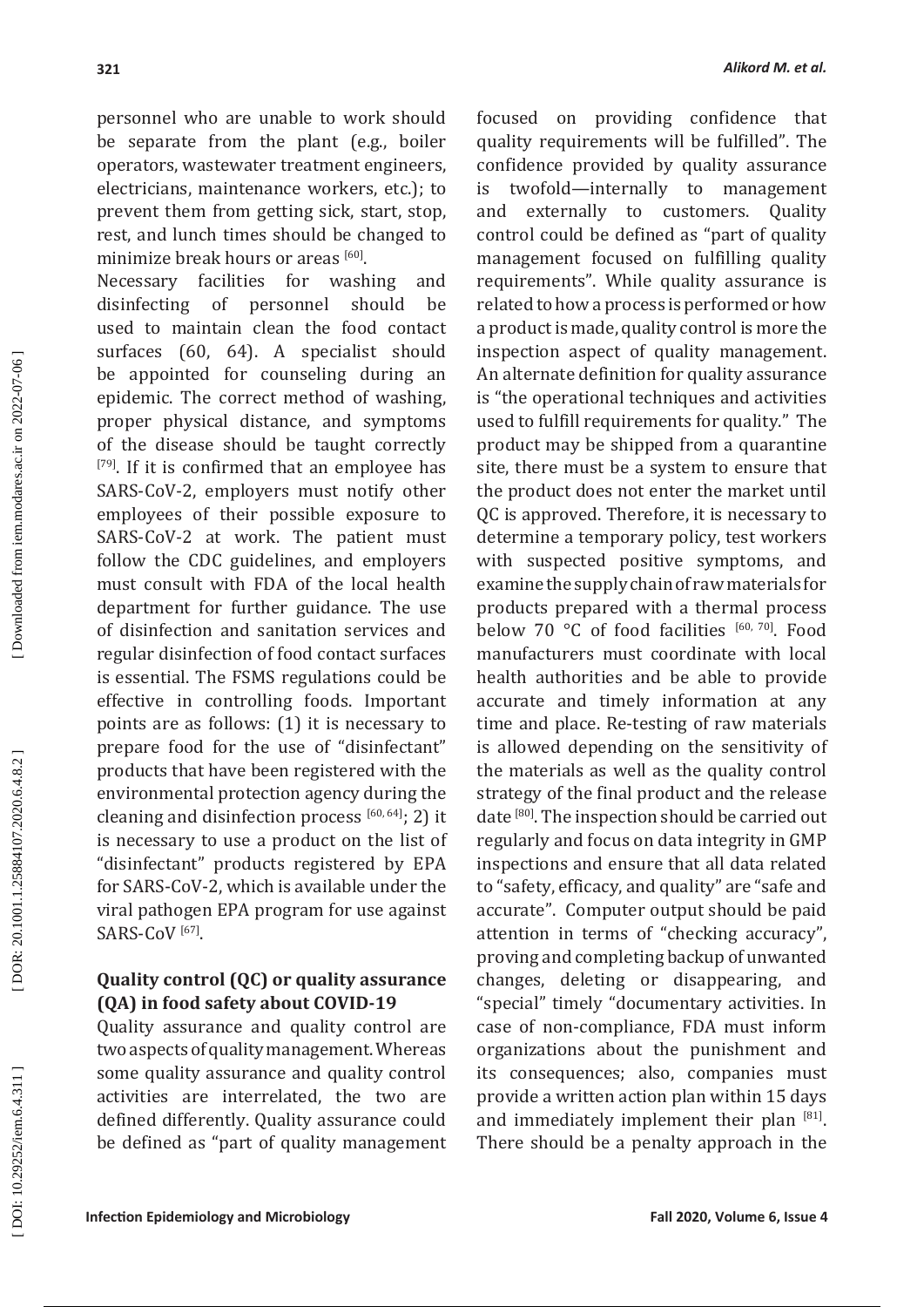warning letters in the organization's official announcements for identified serious violations, unless the company quickly and extensively modifies problems and hazards [82].

The CDC also has protocols for food retailers. The pandemic has caused significant changes in consumer food buying behavior. While food consumption has suddenly declined in large centers such as hotels, restaurants, stadiums, and universities, food demand has increased in grocery stores. The FDA has issued temporary guidelines to support consumer, food supply chains, and retail market  $^{[79]}$ .

# **Conclusion and future perspective research**

COVID-19 and the importance of its<br>transmission through food and food transmission through food and food packaging should be given more attention. Preventing and monitoring the incidence of animal-based foodborne illnesses should also be on the global agenda. Furthermore, the reopening of food producing businesses according to health protocols as well as monitoring and documenting FDA information by quality control managers could help reduce the rate of pandemic. The proposals that have been put forward in this regard have caused food and environmental safety experts to have concerns about the fate of this recommendation and suggestions. Therefore, a number of questions that have been asked about this virus and the health protocols could engage the minds.

Many methods are used to inactivate viruses in food. These methods are sometimes traditional, such as baking with a high temperature. The use of some other methods such as radiation in doses of 2 to 3.0 KG, ultraviolet light of 245-285 nm, and high pressure processing of about 300-400 MPa at 5-22 °C for 5 min are located in the middle of the success path [68]. In recent years, an alternative active and intelligent method has been considered in this field such as the application of nanoparticles in food packaging. The effect of metal ions on inactivating some viruses has also been proven. In a study performed on the effect of nanomaterial coatings or films containing copper, silver, and zinc nanoparticles against SARS-CoV-2, good results were obtained <sup>[83]</sup>. Therefore, further studies on the duration of COVs survival at different levels of contact with foods under certain conditions are required.

### **Acknowledgment**

Authors thank Tehran University of Medical Sciences Services.

**Ethical Permisions:** Not Applicable.

### **Conflict of Interest**

The authors declare no competing financial interest.

**Authors' Contribution**: Conceptualization: MA; Data curation and formal analysis: MA; Investigation: MA; Methodology and project administration: MA; Supervision: MA, EMA; Validation: MA, EMA; Writing of original draft: MA, MRR, MFR; Writing, reviewing, and editing:MA:

**Fundings:** There was no funding. **Consent to participate:** Not Applicable.

### **References**

- 1. Law S, Leung AW, Xu C. Severe acute respiratory syndrome (SARS) and coronavirus disease-2019 (COVID-19): From causes to preventions in Hong Kong. Int J Infect Dis. 2020;94:156-63.
- 2. Wei X-S, Wang X, Niu Y-R, Ye L-L, Peng W-B, Wang Z-H, et al. Diarrhea is associated with prolonged symptoms and viral carriage in coronavirus disease 2019. Clin Gastroenterol Hepatol. 2020;18(8):1753- 9
- 3. World Health Organization. Coronavirus Disease (COVID-19) Dashboard. World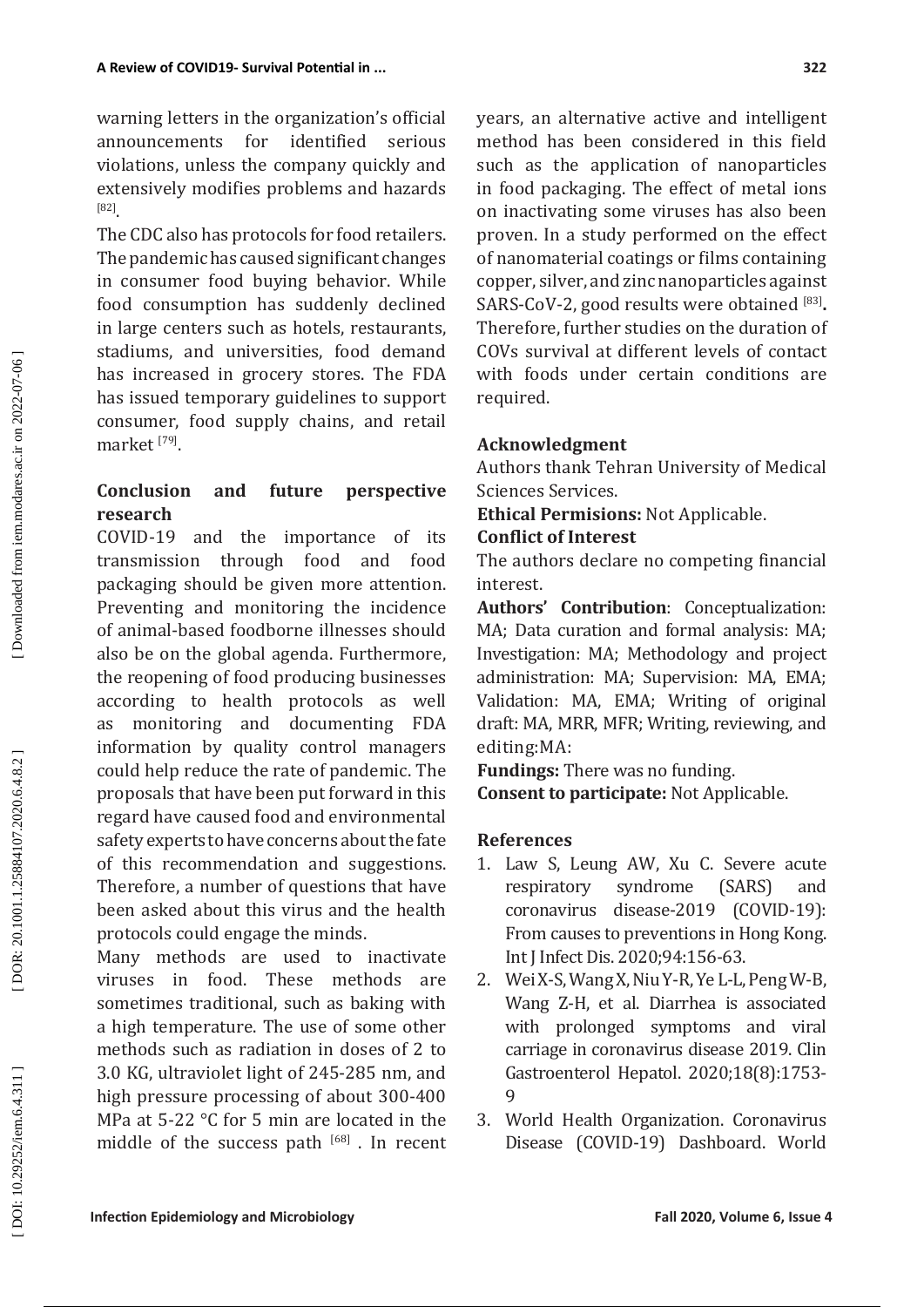Health Organization; 2020.

- 4. Forman R, Atun R, McKee M, Mossialos E. 12 Lessons learned from the management of the coronavirus pandemic. Health Policy. 2020;124(6):577-80.
- 5. Center for Disease Control and Prevention. Coronavirus disease 2019 (COVID-19). FEMA; 2020.
- 6. Food and Agriculture Organization. COVID-19 pandemic – impact on food and agriculture. FAO; 2020.
- 7. Food and Agriculture Organization. FAO recommendations on planting and harvesting tasks during the COVID-19 outbreak using crop calendars. FAO; 2020.
- 8. Food and Drug Administration. Good manufacturing practice considerations for responding to COVID-19 infection in employees in drug and biological products manufacturing [Internet]. FDA; 2020.
- 9. COVID-19 updates and resources for the New Zealand fresh fruit and vegetable industry [Internet]. https://www.mpi. govt.nz/covid-19-information-andadvice/covid-19-and-food-safety/. 2020.
- 10. McClure P. Emerging pathogens of concern in in-pack heat-processed foods. In: Richardson P, editor. In-pack processed foods. Woodhead Publishing; 2008, pp. 229-50.
- 11. Ababouch L. Food safety assurance systems: Good practices in fisheries and aquaculture. In: Motarjemi Y, editor. Encyclopedia of food safety. Waltham: Academic Press; 2014, pp. 159-67.
- 12. World Health Organization. Viruses in food: Scientific advice to support risk management activities. WHO; 2020.
- 13. Zhang H, Kang Z, Gong H, Xu D, Wang J, Li Z, et al. The digestive system is a potential route of 2019-nCov infection: A bioinformatics analysis based on singlecell transcriptomes. BioRxiv. 2020.
- 14. Zhou J, Li C, Zhao G, Chu H, Wang D, Yan HH-N, et al. Human intestinal tract serves

as an alternative infection route for Middle East respiratory syndrome coronavirus. Sci Adv. 2017;3(11):eaao4966.

- 15. Holshue ML, DeBolt C, Lindquist S, Lofy KH, Wiesman J, Bruce H, et al. First case of 2019 novel coronavirus in the United States. N Engl J Med. 2020;382(10):929- 36.
- 16. Letko M, Marzi A, Munster V. Functional assessment of cell entry and receptor usage for SARS-CoV-2 and other lineage B betacoronaviruses. Nat Microbiol. 2020;5(4):562-9.
- 17. Cheung KS, Hung IFN, Chan PPY, Lung KC, Tso E, Liu R, et al. Gastrointestinal manifestations of SARS-CoV-2 infection and virus load in fecal samples from a Hong Kong cohort: Systematic review<br>and meta-analysis. Gastroenterology. and meta-analysis. Gastroenterology. 2020;159(1):81-95.
- 18. Duda-Chodak A, Lukasiewicz M, Zięć G, Florkiewicz A, Filipiak-Florkiewicz A. Covid-19 pandemic and food: Present<br>knowledge, risks, consumers fears knowledge, risks, consumers fears and safety. Trends Food Sci Technol. 2020;105:145-60.
- 19. Ge X-Y, Li J-L, Yang X-L, Chmura AA, Zhu G, Epstein JH, et al. Isolation and characterization of a bat SARS-like coronavirus that uses the ACE2 receptor. Nature. 2013;503(7477):535-8.
- 20. Hu B, Ge X, Wang L-F, Shi Z. Bat origin of human coronaviruses. Virol J. 2015;12(1):221.
- 21. World Health organization. Animal feed impact on food safety report of the FAO/ WHO expert meeting. WHO; 2008.
- 22. Wei G. Food safety issues related to wildlife have not been taken seriously from SARS to COVID-19. Environ Res. 2020;186:109605.
- 23. Yu P, Zhu J, Zhang Z, Han Y, Huang L. A familial cluster of infection associated with the 2019 novel coronavirus indicating possible person-to-person transmission during the incubation period. J Infect Dis.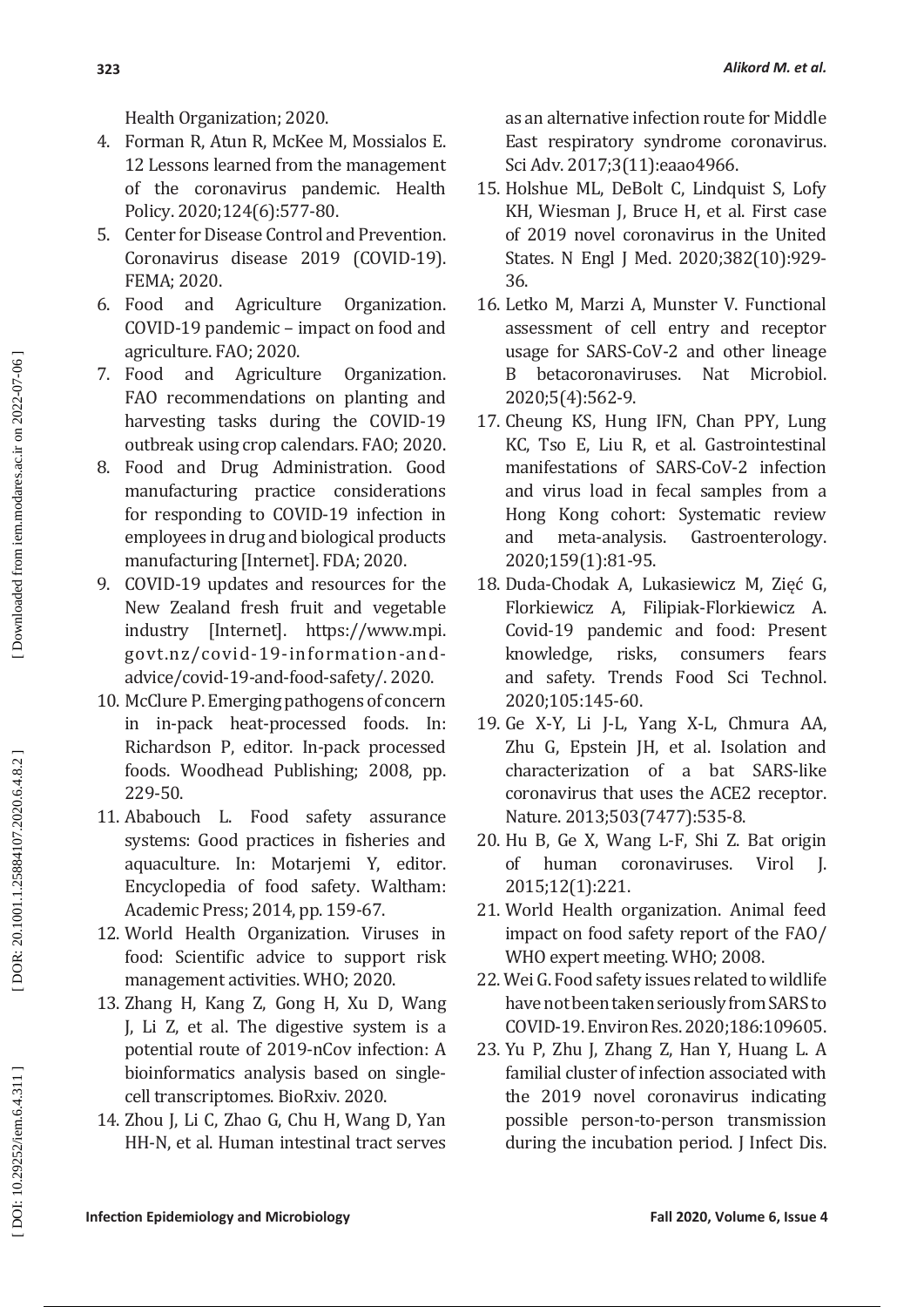2020;221(11):1757-61.

- 24. Belouzard S, Millet JK, Licitra BN, Whittaker<br>GR. Mechanisms of coronavirus cell GR. Mechanisms of entry mediated by the viral spike protein. Viruses. 2012;4(6):1011– 33.
- 25. Lam TT-Y, Jia N, Zhang Y-W, Shum MH-H, Jiang J-F, Zhu H-C, et al. Identifying SARS-CoV-2-related coronaviruses in Malayan pangolins. Nature. 2020;583(7815):282-5.
- 26. Azhar EI, El-Kafrawy SA, Farraj SA, Hassan AM, Al-Saeed MS, Hashem AM, et al. Evidence for camel-to-human transmission of MERS coronavirus. N Engl J Med. 2014;370(26):2499-505.
- 27. Wang L-F, Anderson DE. Viruses in bats and potential spillover to animals and humans. Curr Opin Virol. 2019;34:79-89.
- 28. Cauchemez S, Nouvellet P, Cori A, Jombart T, Garske T, Clapham H, et al. Unraveling the drivers of MERS-CoV transmission Proc Natl Acad Sci U S A. 2016;113(32):9081–6.
- 29. Memish ZA, Cotten M, Meyer B, Watson SJ, Alsahafi AJ, Al Rabeeah AA, et al. Human infection with MERS coronavirus after exposure to infected camels, Saudi Arabia, 2013. Emerg Infect Dis. 2014;20(6):1012- 5.
- 30. Durai P, Batool M, Shah M, Choi S. Middle East respiratory syndrome coronavirus: Transmission, virology and therapeutic targeting to aid in outbreak control. Exp Mol Med. 2015;47(8): 181.
- 31. van Doremalen N, Bushmaker T, Karesh WB, Munster VJ. Stability of Middle East respiratory syndrome coronavirus in milk. Emerg Infect Dis. 2014;20(7):1263-4.
- 32. Franklin AB, Bevins SN. Spillover of SARS-CoV-2 into novel wild hosts in North America: A conceptual model for perpetuation of the pathogen. Sci Total Environ. 2020;733:139358.
- 33. Rabenau HF, Cinatl J, Morgenstern B, Bauer G, Preiser W, Doerr HW. Stability and inactivation of SARS coronavirus. Med Microbiol Immunol. 2005;194(1-2):1-6.
- 34. Tian S, Hu N, Lou J, Chen K, Kang X, Xiang Z, et al. Characteristics of COVID-19 infection in Beijing. J Infect. 2020;80(4):401-6.
- 35. Zhou P, Yang X-L, Wang X-G, Hu B, Zhang L, Zhang W, et al. A pneumonia<br>outbreak associated with a new outbreak associated with a new coronavirus of probable bat origin. Nature. 2020;579(7798):270-3.
- 36. Gao QY, Chen YX, & Fang JY. 2019 Novel coronavirus infection and gastrointestinal tract. J Dig Dis. 2020;21(3):125-6.
- 37. Ceylan Z, Meral R, Cetinkaya T. Relevance of SARS-CoV-2 in food safety and food hygiene: Potential preventive measures, suggestions and nanotechnological approaches. VirusDisease. 2020; 31(2): 154-60.
- 38. AW S. Vitamin C protects against coronavirus. OMNS. 2020:1-4.
- 39. Mongelli L, Golding B. New York hospitals treating coronavirus patients with vitamin C. New York Post Metro. 2020.
- 40. Martineau AR, Jolliffe DA, Greenberg L, Aloia JF, Bergman P, Dubnov-Raz G, et al. Vitamin D supplementation to prevent acute respiratory infections: Individual participant data meta-analysis. Health Technol Assess. 2019;23(2):1-44.
- 41. Wang L, Wang Y, Ye D, Liu Q. Review of the 2019 novel coronavirus (SARS-CoV-2) based on current evidence. Int J Antimicrob Agents. 2020;55(6):105948.
- 42. Harthill M. Review: Micronutrient selenium deficiency influences evolution of some viral infectious diseases. Biol Trace Elem Res. 2011;143(3):1325-36.
- 43. Te Velthuis AJ, van den Worm SHE, Sims AC, Baric RS, Snijder EJ, van Hemert MJ. Zn2+ inhibits coronavirus and arterivirus RNA polymerase activity in vitro and zinc ionophores block the replication of these viruses in cell culture. PLoS Pathog. 2010;6(11):e1001176.
- 44. Yin Y, Wunderink RG. MERS, SARS, and other coronaviruses as causes of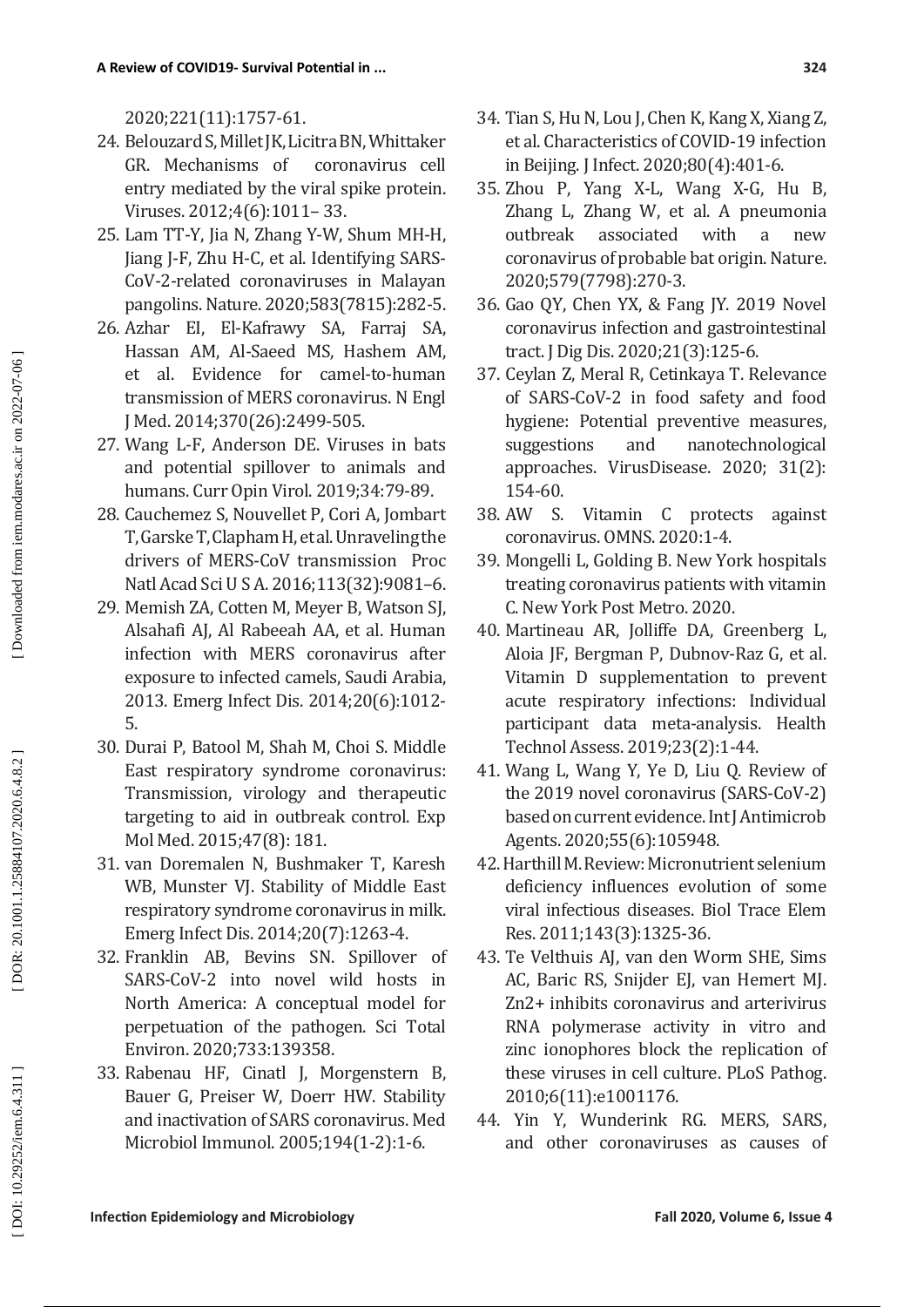pneumonia. Respirology. 2018;23(2):130- 7.

- 45. Ye Z-W, Yuan S, Yuen K-S, Fung S-Y, Chan C-P, Jin D-Y. Zoonotic origins of human coronaviruses. Int J Biol Sci. 2020;16(10):1686-97.
- 46. Chan JF-W, Yuan S, Kok K-H, To KK-W, Chu H, Yang J, et al. A familial cluster of pneumonia associated with the 2019 novel coronavirus indicating person-to-person transmission: A study of a family cluster. Lancet. 2020;395(10223):514-23.
- 47. Zhu Z, Lian X, Su X, Wu W, Marraro G & Zeng Y. From SARS and MERS to COVID-19: a brief summary and comparison of<br>severe acute respiratory infections severe acute respiratory caused by three highly pathogenic human coronaviruses. 2020; 21:224.
- 48. Hu B, Zeng L-P, Yang X-L, Ge X-Y, Zhang W, Li B, et al. Discovery of a rich gene pool of bat SARS-related coronaviruses provides new insights into the origin of SARS coronavirus. PLoS Pathog. 2017;13(11):e1006698.
- 49. Calisher CH, Childs JE, Field HE, Holmes KV, Schountz T. Bats: Important reservoir hosts of emerging viruses. Clin Microbiol Rev. 2006;19(3):531-45.
- 50. Burimuah V, Sylverken A, Owusu M, El-Duah P, Yeboah R, Lamptey J, et al. Seroprevalence, cross-species infection and serological determinants of prevalence of bovine coronavirus in cattle, sheep and goats in Ghana. Vet Microbiol. 2020;241:108544.
- 51. Verani M, Bigazzi R, Carducci A. Viral contamination of aerosol and surfaces through toilet use in health care and other settings. Am J Infect Control. 2014;42(7):758-62.
- 52. McDermott CV, Alicic RZ, Harden N, Cox EJ, Scanlan JM. Put a lid on it: Are faecal bioaerosols a route of transmission for SARS-CoV-2? J Hosp Infect. 2020;105(3):397-8.
- 53. Mao K, Zhang H, Yang Z. Can a paperbased device trace COVID-19 sources with

wastewater-based epidemiology? Environ Sci Technol. 2020;54(7):3733-5.

- 54. Medema G, Heijnen L, Elsinga G, Italiaander R, Brouwer A. Presence of SARS-Coronavirus-2 RNA in sewage and correlation with reported COVID-19 prevalence in the early stage of the epidemic in the Netherlands. Environ Sci Technol Lett. 2020;7(7):511-6.
- 55. Auwaerter PG. Coronavirus COVID-19 (SARS-CoV-2). Johns Hopkins ABX Guide. 2020.
- 56. Kampf G, Todt D, Pfaender S, Steinmann E. Persistence of coronaviruses on inanimate surfaces and their inactivation with biocidal agents. J Hosp Infect. 2020;104(3):246-51.
- 57. Kwok YLA, Gralton J, McLaws M-L. Face touching: A frequent habit that has implications for hand hygiene. Am J Infect Control. 2015;43(2):112-4.
- 58. Cook N. Viruses in food and water: Risks, Surveillance, and Control. Elsevier; 2013.
- 59. Zhang Y, Chen C, Zhu S, Shu C, Wang D, Song J, et al. Isolation of 2019-nCoV from a stool specimen of a laboratory-confirmed case of the coronavirus disease 2019 (COVID-19). China CDC Weekly. 2020;2(8):123-4.
- 60. World Health Organization. COVID-19 and food safety: Guidance for food businesses. World Health Organisation; 2020a.
- 61. Peng X, Xu X, Li Y, Cheng L, Zhou X, Ren B. Transmission routes of 2019-nCoV and controls in dental practice. Int J Oral Sci. 2020;12(1):1-6.
- 62. Otter JA, Donskey C, Yezli S, Douthwaite S, Goldenberg SD, Weber DJ. Transmission of SARS and MERS coronaviruses and influenza virus in healthcare settings: The possible role of dry surface contamination. J Hosp Infect. 2016;92(3):235-50.
- 63. Duan S-M, Zhao X-S, Wen R-F, Huang J-J, Pi G-H, Zhang S-X, et al. Stability of SARS coronavirus in human specimens and environment and its sensitivity to heating and UV irradiation. Biomed Environ Sci.